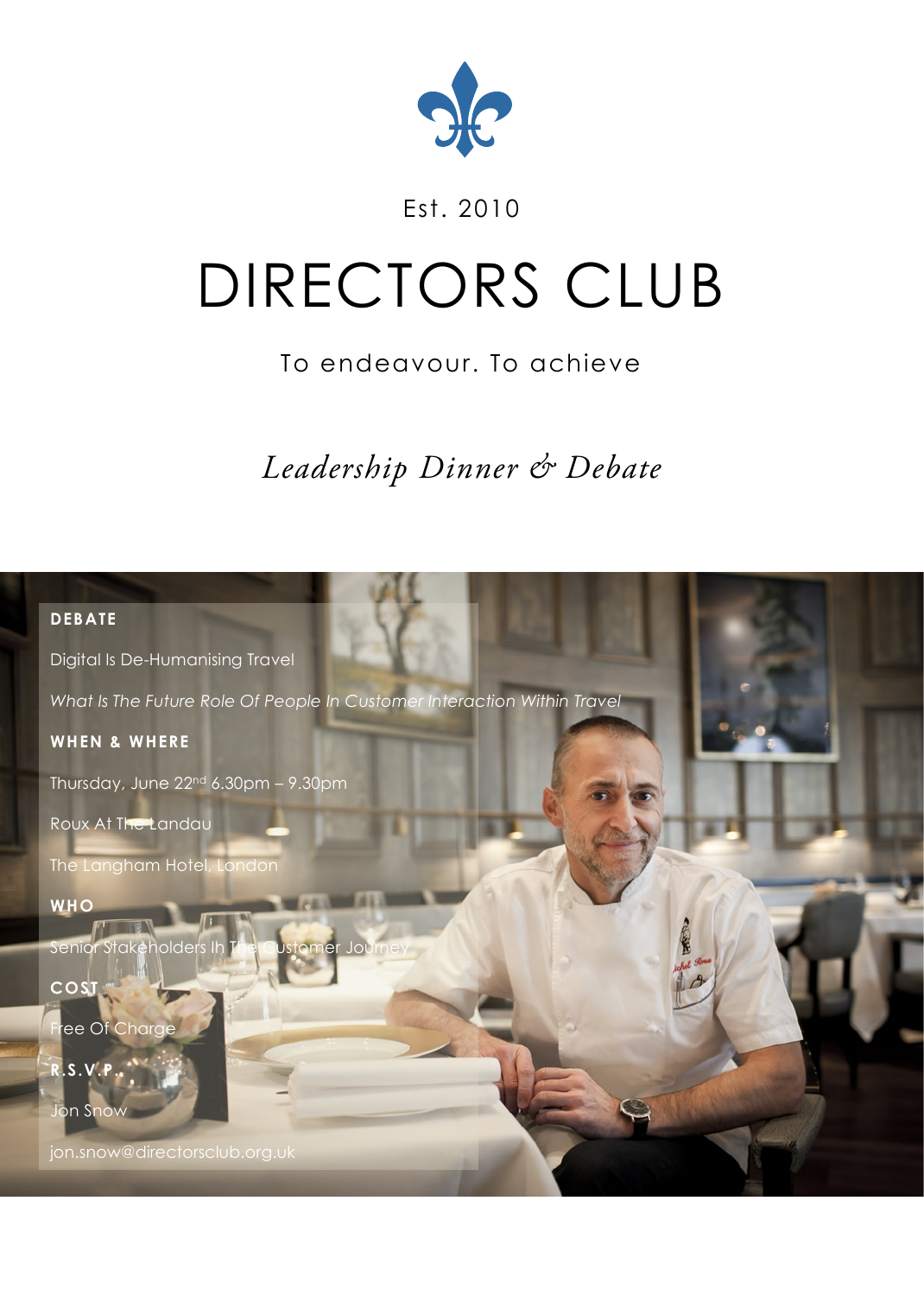

#### **INVITATION**

You are cordially invited to attend the **Directors' Club United Kingdom Travel Leadership Dinner & Debate** at the Roux At The Landau restaurant within The Langham Hotel in Central London on Thursday, June 22nd from 6.30pm to 9.30pm.

There is **no charge**; you are invited as our guest.

#### **DEBATE**

Digital Is De-Humanising Travel: What Is The Future Role Of People In Customer Interaction Within Travel?

Join your travel industry peers for a delicious four-course dinner, over which we will debate the future need for, and unique value of, people in customer-facing roles.

Senior leaders with stakeholdings in customer service, customer experience, customer contact and customer operations, will share their vision, ideas and experiences.

Questions to be addressed include:

- Are there competitive pressures to replace people with virtual assistants, chatbots, interactive kiosks, and web self-service?
- Is customer behaviour shifting towards a preference for automated interaction with brands?
- Can self-service and automated interaction improve customer experience vs. the human-centric alternative?
- What can travel learn from other verticals with regard to the adoption of AIdriven technologies?
- What is the future for the contact centre in the travel customer journey?
- Will we see the creation of specialised roles to support higher value customers?

#### **VENUE**

Our Dinner & Debate will take place in one of the stately private dining rooms at Michel Roux's famous Roux At The Landau restaurant, a part of the Langham Hotel. This provides a charming and intimate setting for our roundtable discussion.

#### **FORMAT**

Our Dinner & Debate evenings are designed to be light, informal and engaging. We aim to deliver opportunities for peer group sharing, learning and networking.

Jon Snow, chairman of the Directors' Club United Kingdom, will host the evening and act as discussion facilitator and moderator.

The **Chatham House Rule** will be invoked, enabling guests to share experiences and ideas in a confidential and trusted environment.

Our dress code is **business** (or as glamorous as you like).

#### **R.S.V.P.**

If you'd like to accept this invitation, please email your acceptance to: